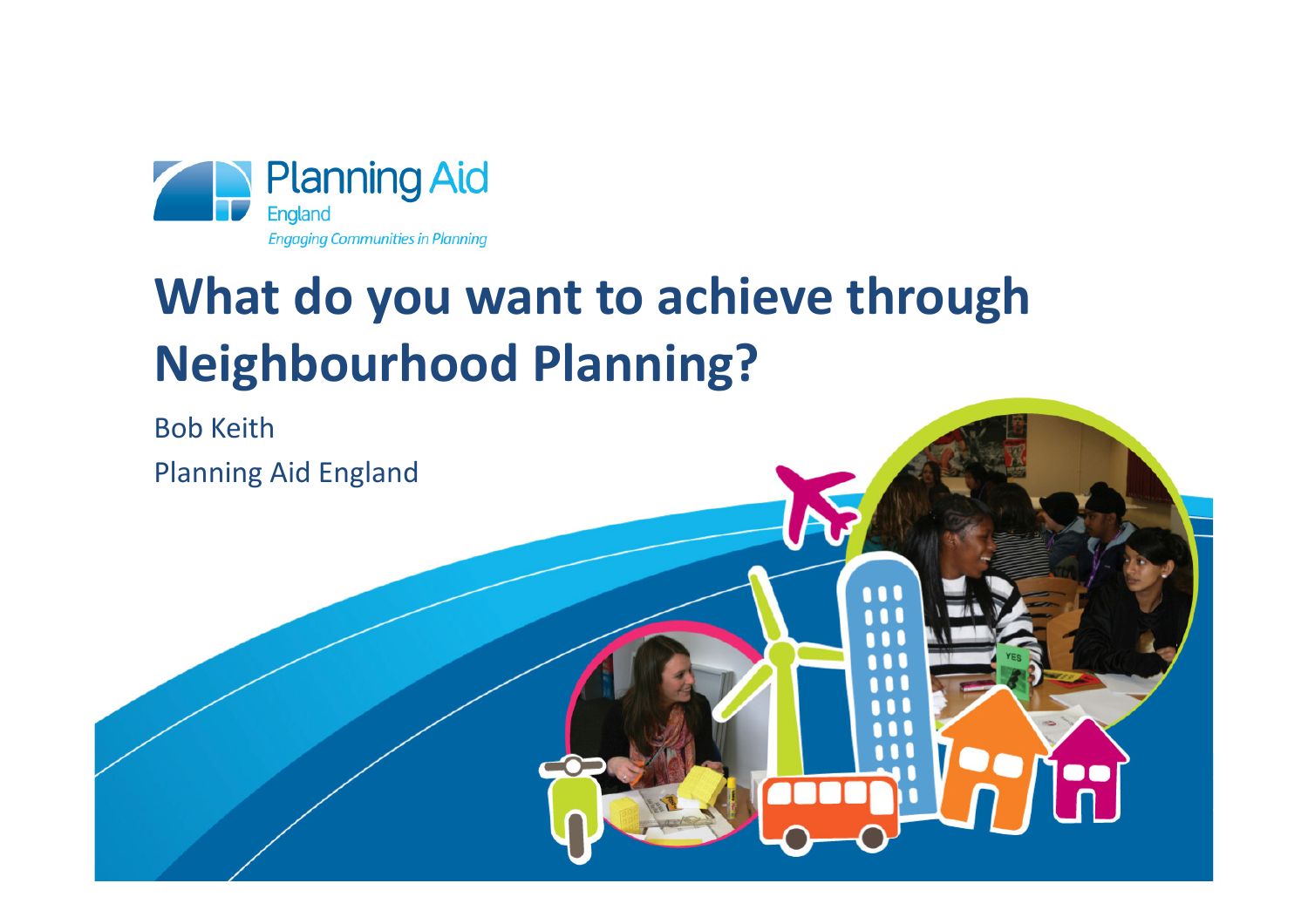**Aim of session**

### *To help determine whether a neighbourhood plan is the right tool for you!*



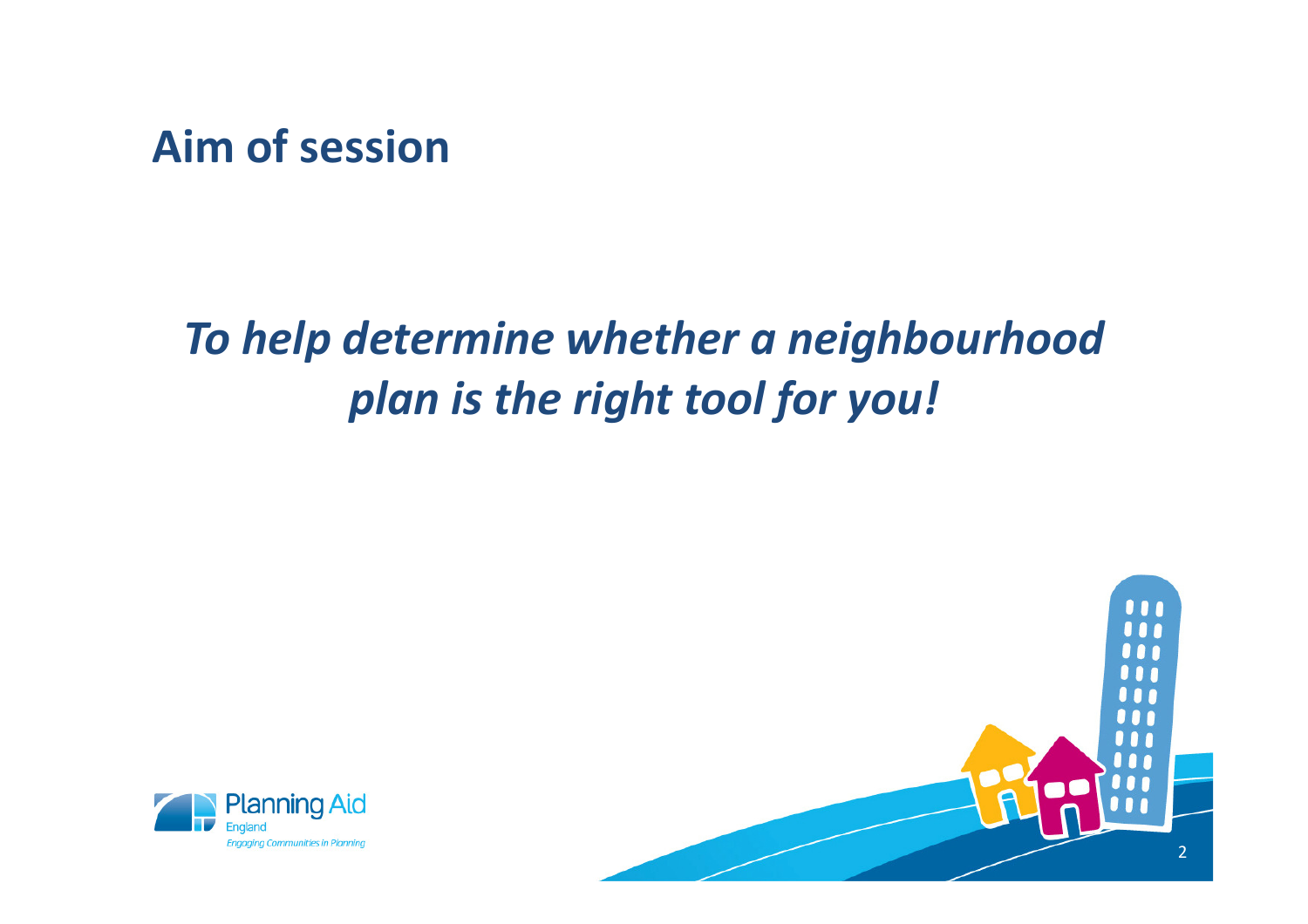### **Content of a neighbourhood plan**

In a neighbourhood development plan can you:

- alter the Green Belt boundary?
- allocate sites for new housing?
- introduce traffic management measures?
- generate funds for local infrastructure?



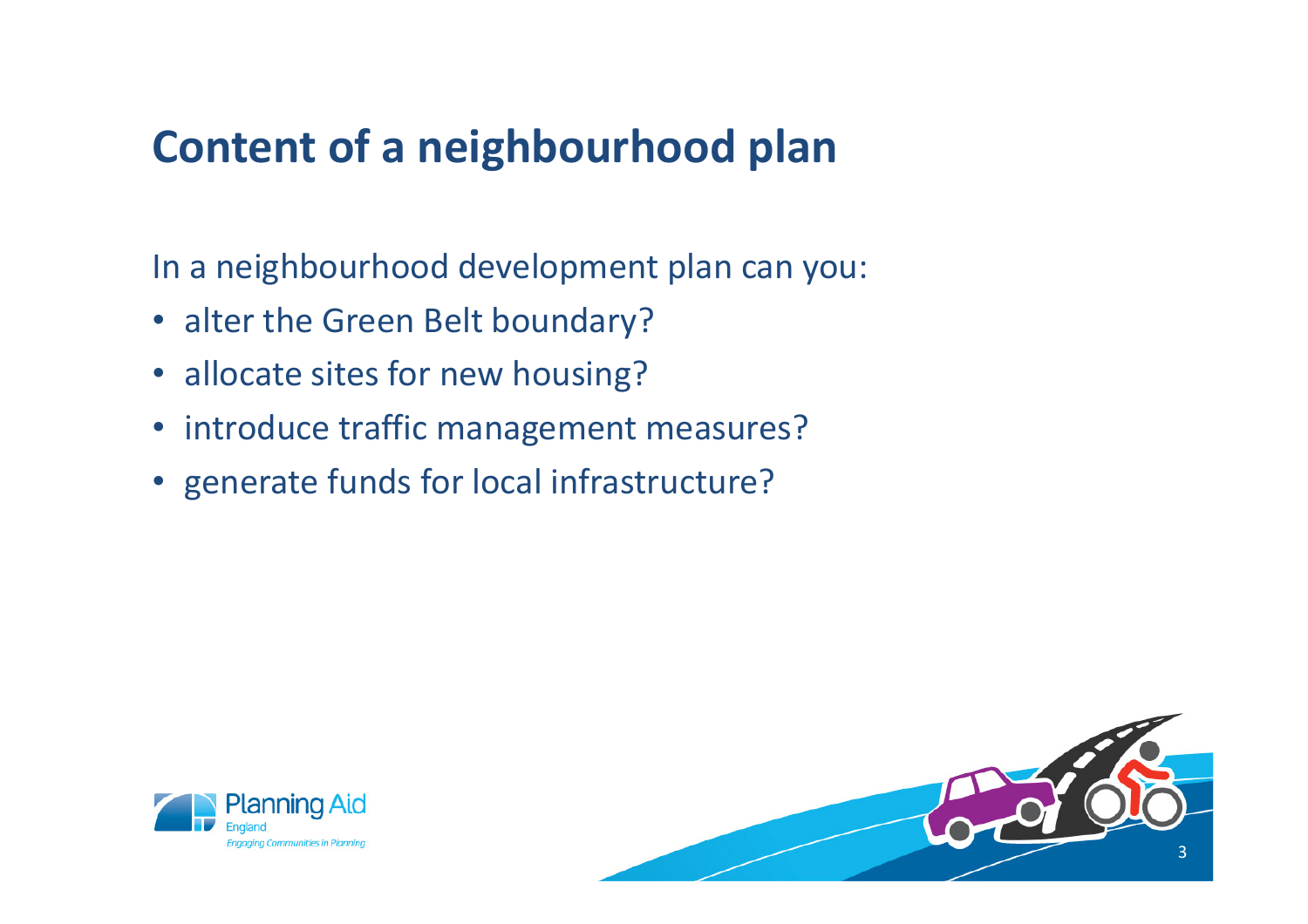#### **Purpose of a neighbourhood plan**

- 1. To form part of the "Development Plan" for the area and thereby increase local influence on the determination of planning applications (reactive policies)
- 2. To plan positively to shape and influence local development providing outside strategic elements of the Local Plan (proactive proposals)



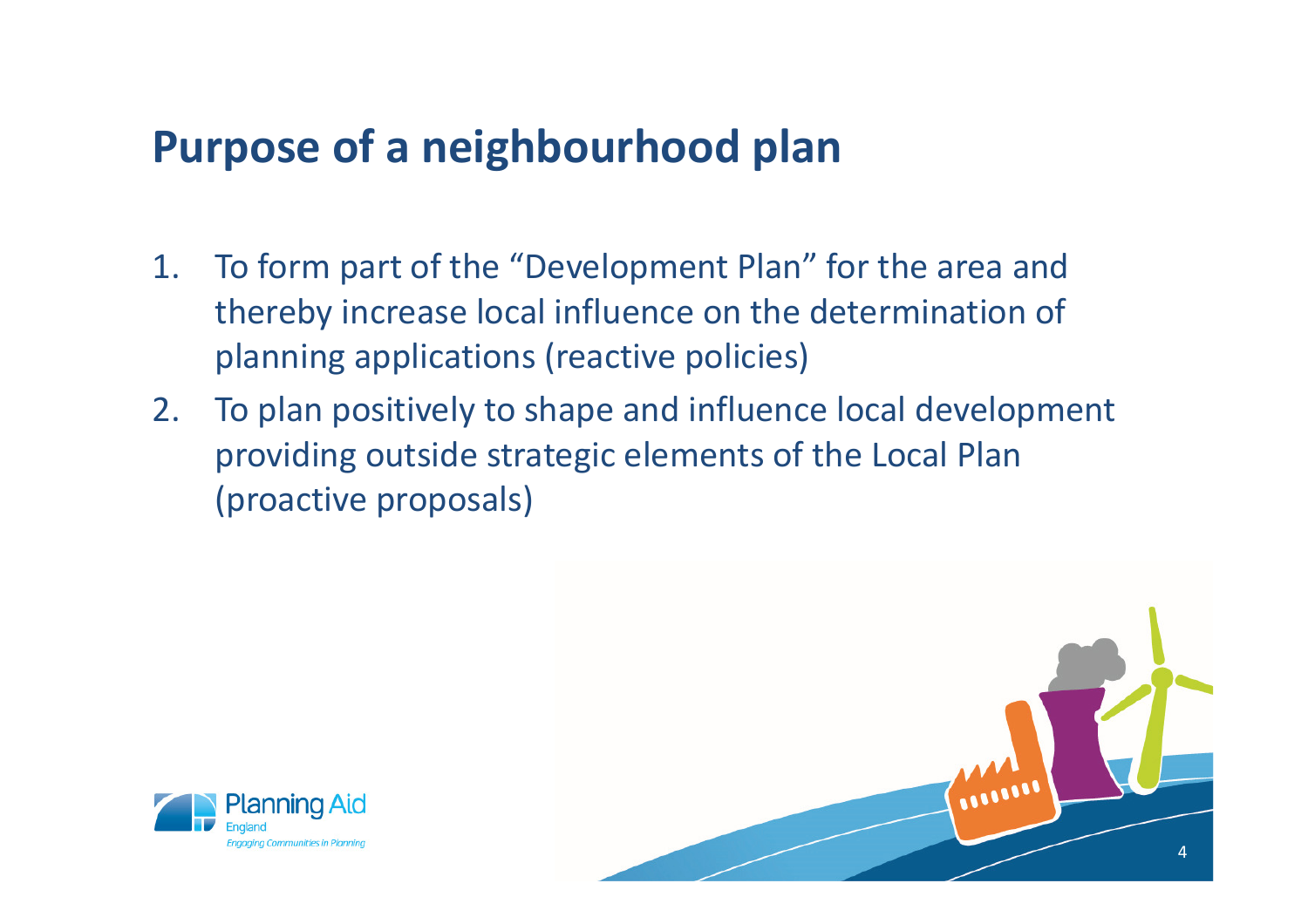### **What is a neighbourhood plan?**

- Allows and directs community supported development through a statutory legal document
- Empowers communities and businesses to shape development in their neighbourhood
- About local development needs rather than strategic matters
- A truly democratic process
- A flexible no 'one size fits all' approach
- Can be as ambitious or as simple as the community desires (one policy or 100!)



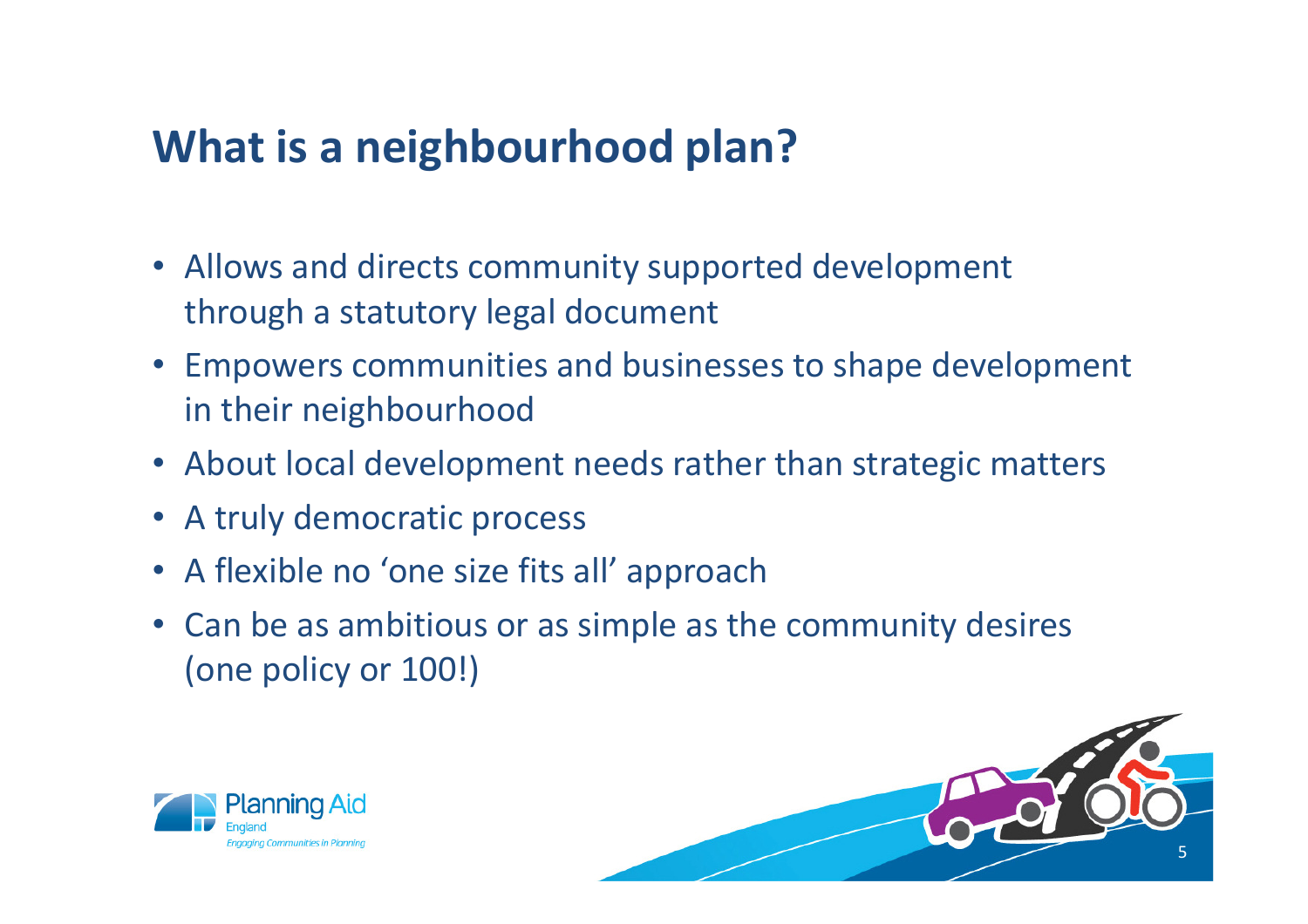## **What are the other neighbourhood planning tools?**

- • Neighbourhood Development Orders - An order granted by community granting planning permission for certain types of development
- Community Right to Build Orders An order made by community allowing them to bring forward small development for housing, business or community facilities



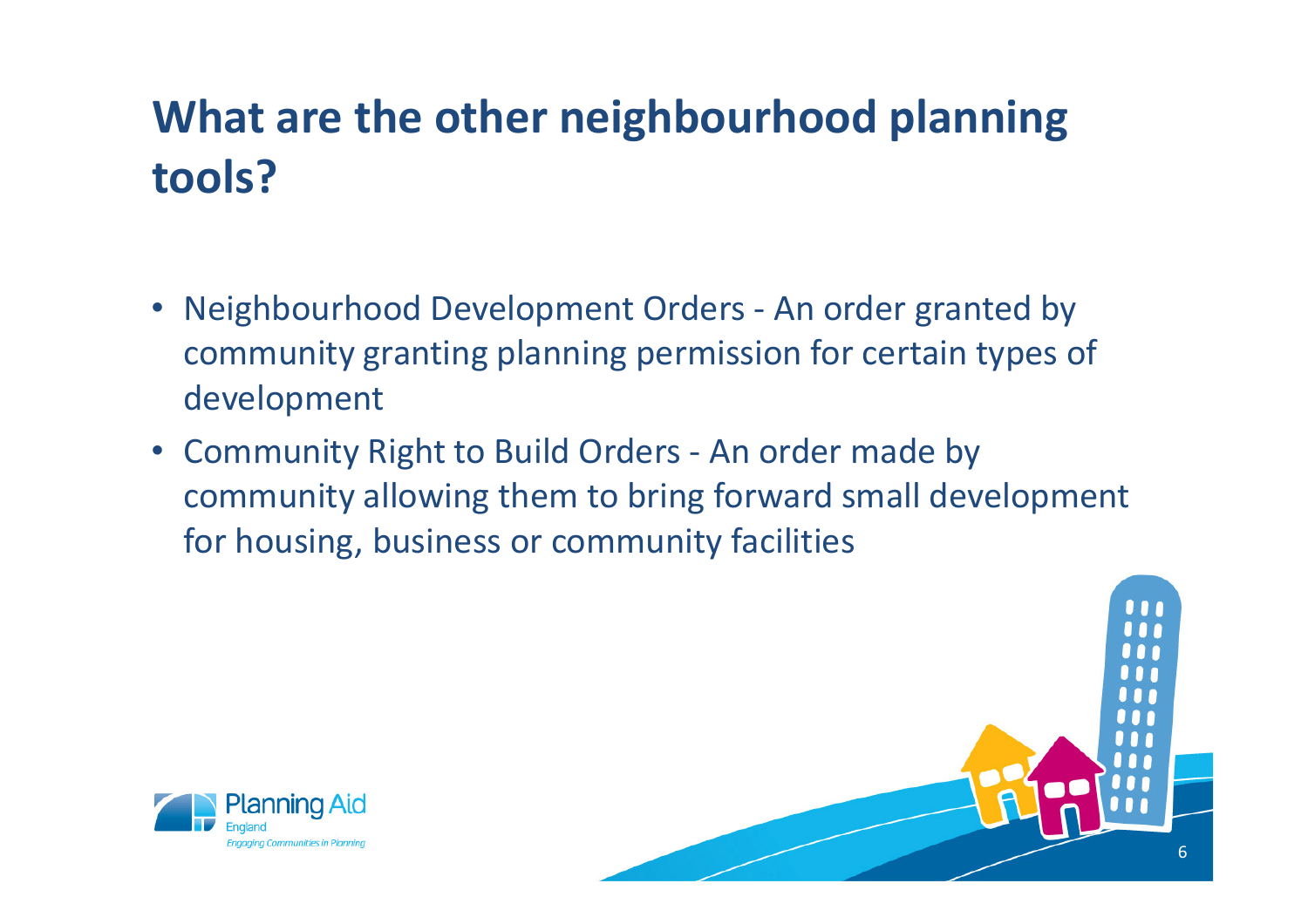#### **But what do you need?**

- Preparing an NP will not be right for all communities
- We think that NPs are good things but not in all circumstances!
- NDOs and CRtB may be the answer
- How about other planning tools?



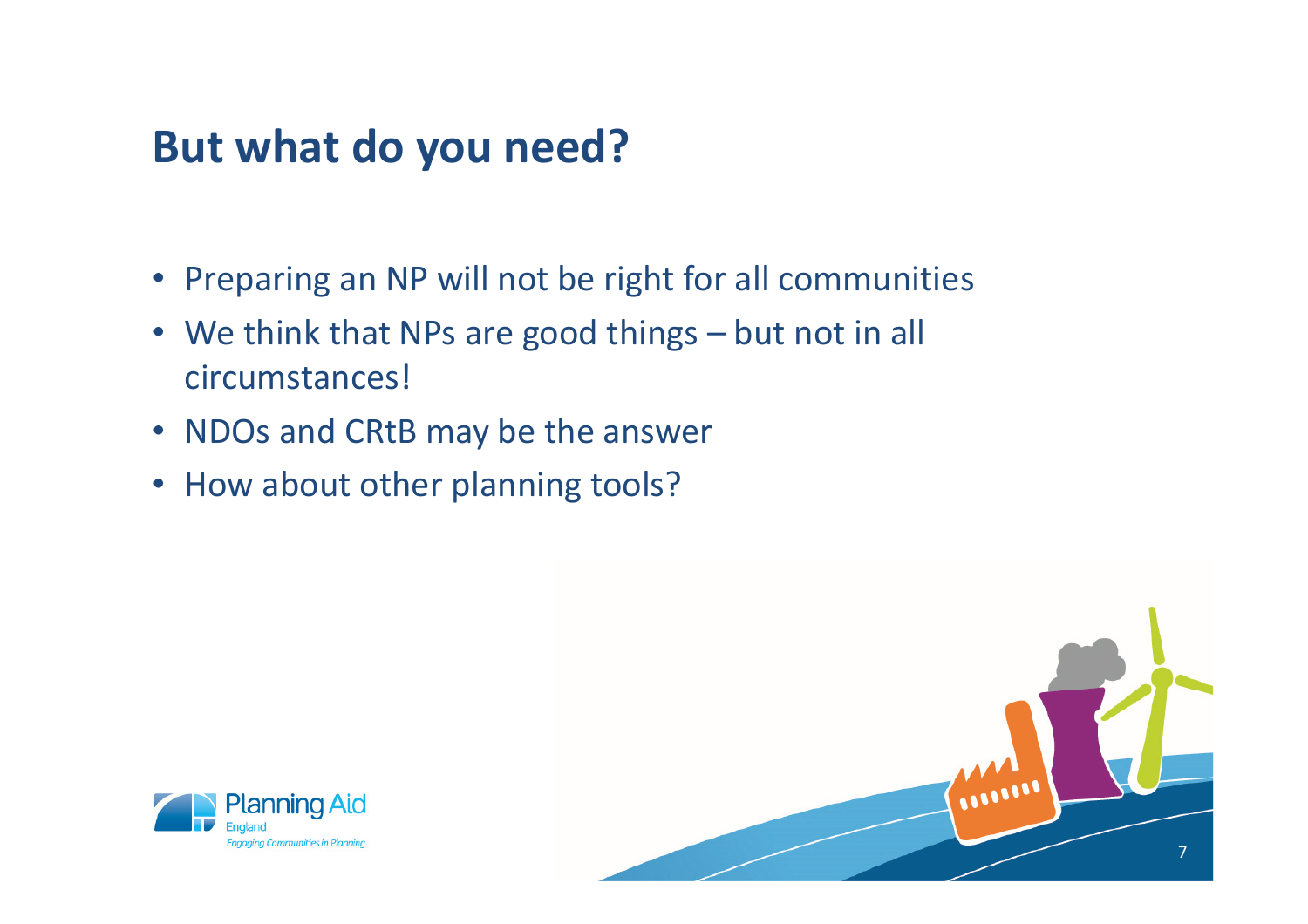#### **Group exercise**

## *Use the matrix to discuss what issues can, and cannot be achieved through a Neighbourhood Development Plan*



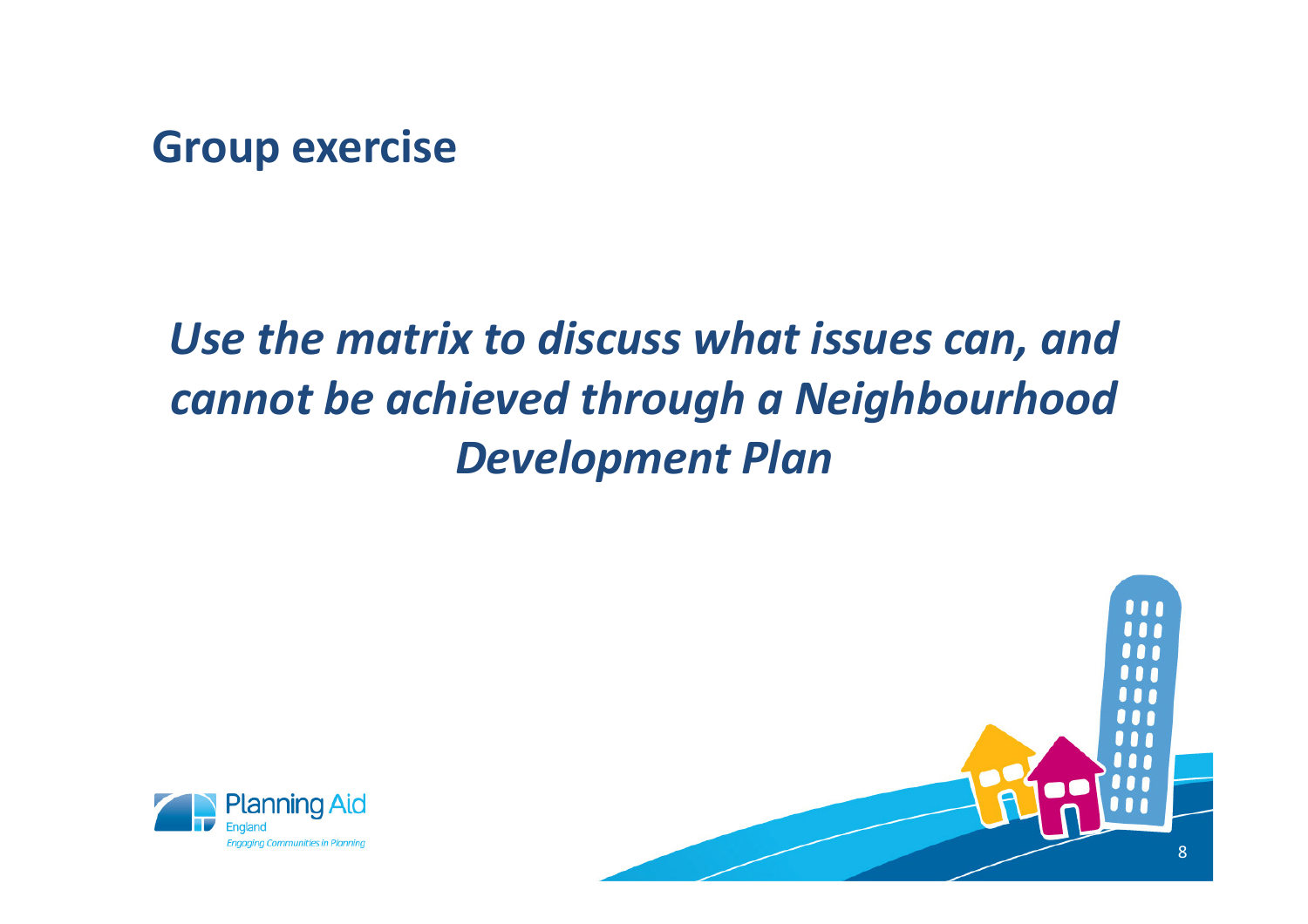| <b>Issues</b><br><b>Tools for</b><br>the Job                         | Objecting to a<br>planning<br>application | <b>Getting more 1-2</b><br>bed homes built in<br>our area | Lowering the<br>speed limit/traffic<br>management on<br>our roads | <b>Changing the</b><br>boundary of the<br>green belt | <b>Improving</b><br>employment<br>opportunities | <b>Designating Local</b><br><b>Green Spaces</b> | <b>Identifying &amp;</b><br><b>Protecting Local</b><br><b>Heritage Assets (non</b><br>- statutory) |
|----------------------------------------------------------------------|-------------------------------------------|-----------------------------------------------------------|-------------------------------------------------------------------|------------------------------------------------------|-------------------------------------------------|-------------------------------------------------|----------------------------------------------------------------------------------------------------|
| <b>Local Plan</b>                                                    |                                           |                                                           |                                                                   |                                                      |                                                 |                                                 |                                                                                                    |
| <b>Planning Enforcement</b>                                          |                                           |                                                           |                                                                   |                                                      |                                                 |                                                 |                                                                                                    |
| <b>Neighbourhood Plan</b>                                            |                                           |                                                           |                                                                   |                                                      |                                                 |                                                 |                                                                                                    |
| <b>Planning Condition</b>                                            |                                           |                                                           |                                                                   |                                                      |                                                 |                                                 |                                                                                                    |
| <b>Community Right To</b><br><b>Build Order</b><br>/Community Rights |                                           |                                                           |                                                                   |                                                      |                                                 |                                                 |                                                                                                    |
| Neighbourhood<br><b>Development Order</b>                            |                                           |                                                           |                                                                   |                                                      |                                                 |                                                 |                                                                                                    |
| <b>County Council/Local</b><br><b>Transport Plan</b>                 |                                           |                                                           |                                                                   |                                                      |                                                 |                                                 |                                                                                                    |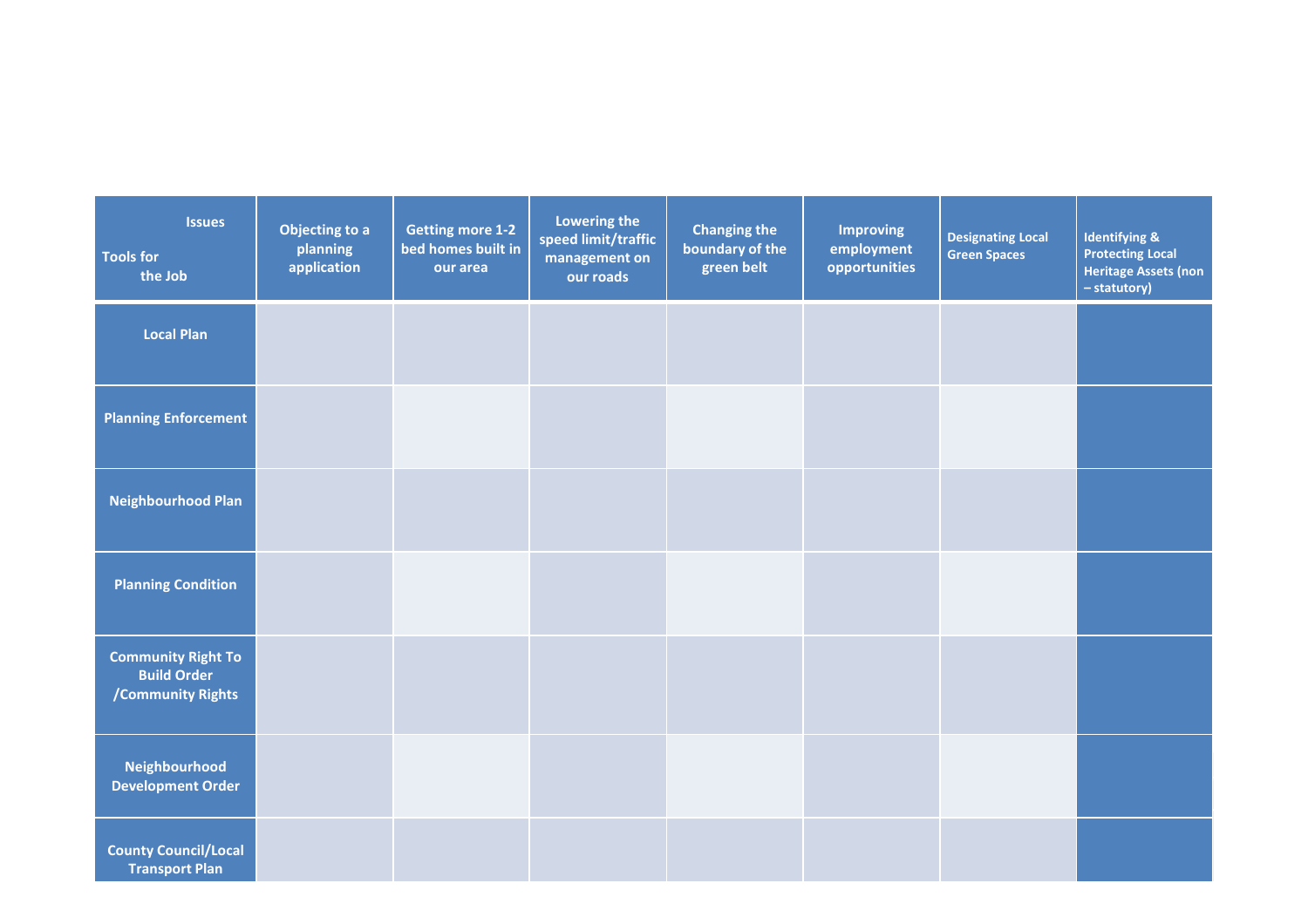## **User Experience of Neighbourhood Planning Research (Locality - June 2014)**

Drivers and motivations for preparing plans:

- Reinvigorating the local area
- Protecting the desirable characteristics of the area
- Help shape a future vision for the neighbourhood
- •Greater say in planning and development in their area
- Statutory weight a neighbourhood plan provides
- Control over the process



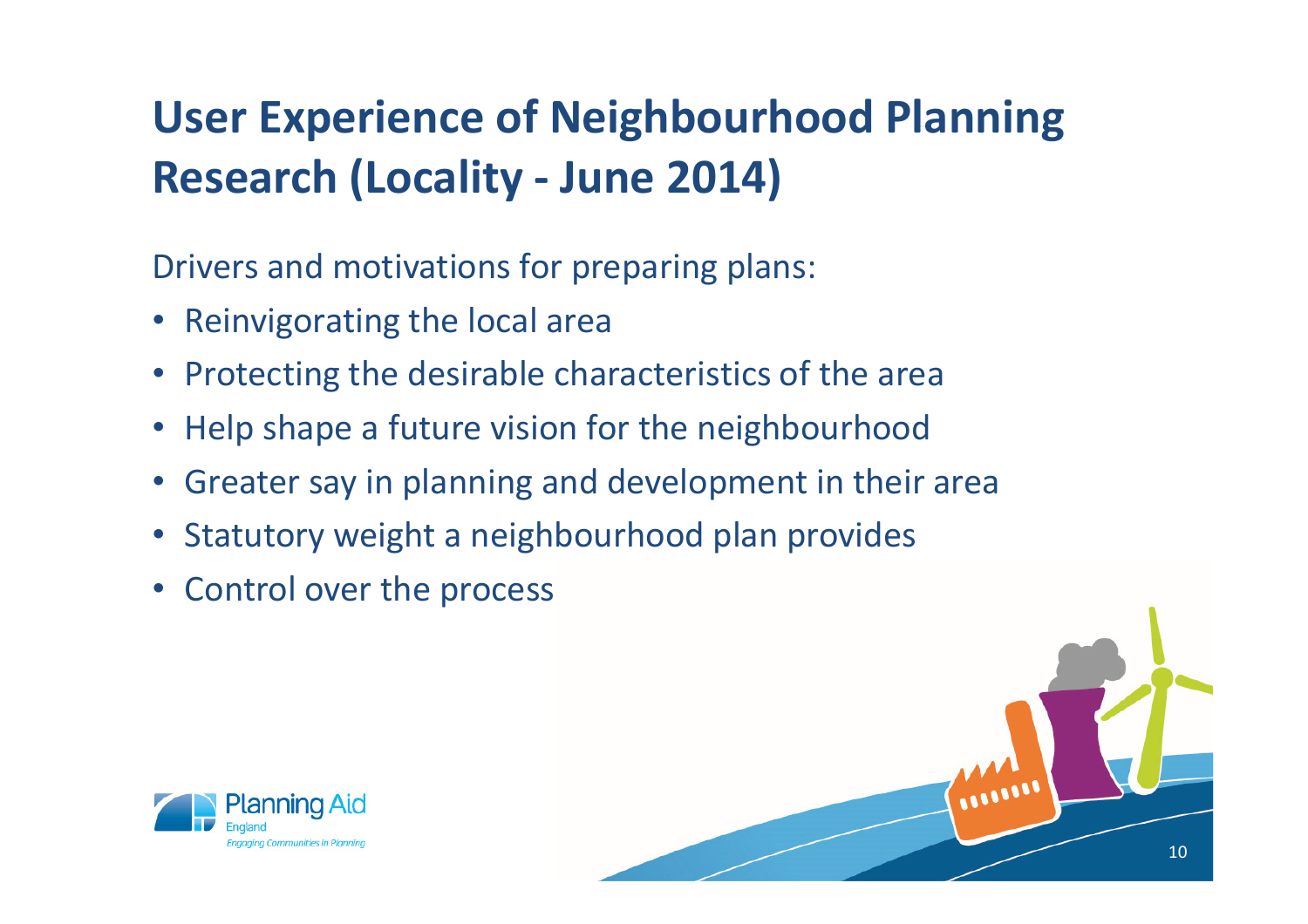## **User Experience of Neighbourhood Planning Research (Locality - June 2014)**

Overall experience of neighbourhood planning:

- 55% thought process was what they expected
- Over 90% felt it had gone well or okay
- Majority had overcome difficulties, often with consultant or local authority support
- Overall it was regarded as initiative with merit and further potential, although not without difficulties and opportunities



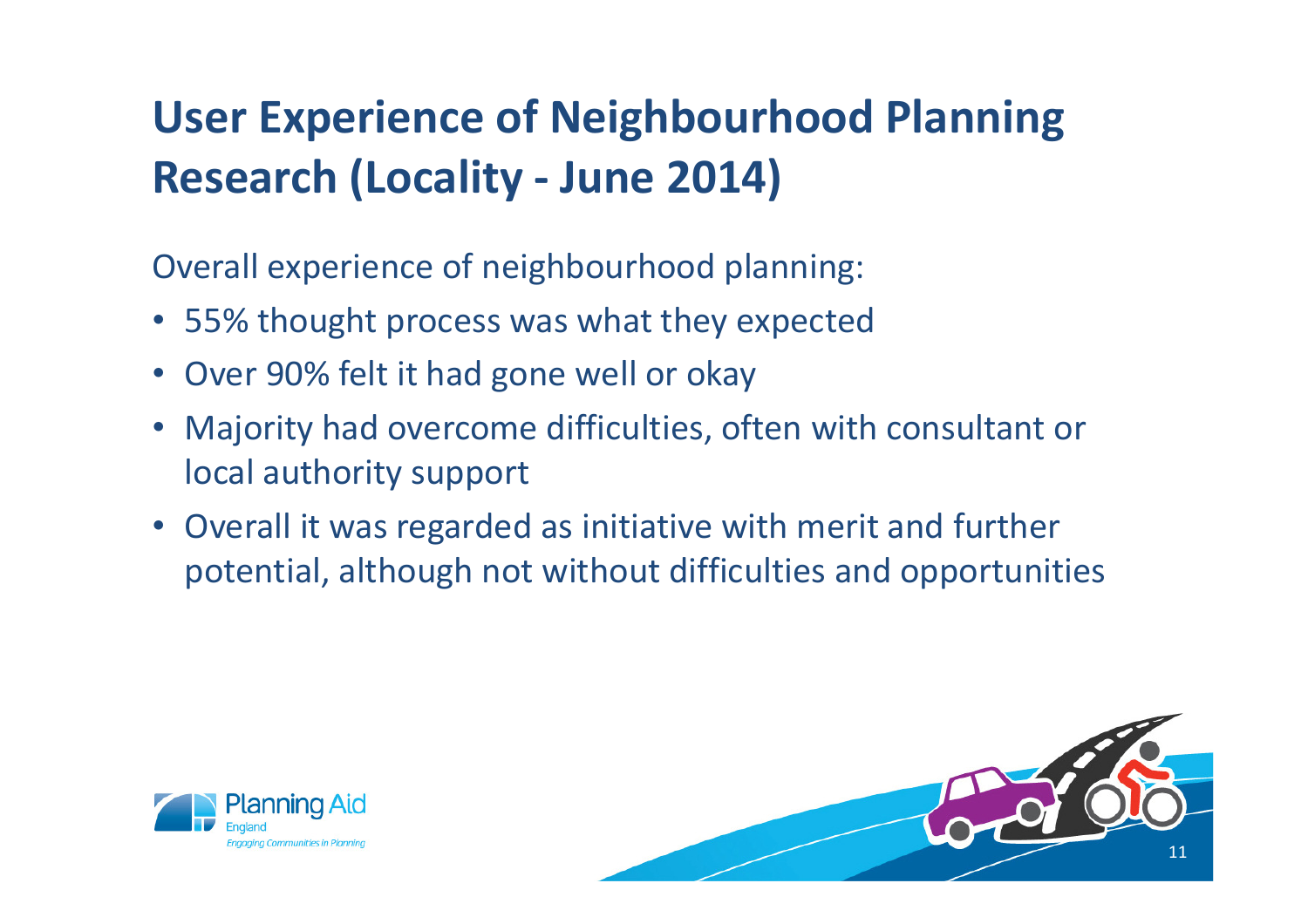## **User Experience of Neighbourhood Planning Research (Locality - June 2014)**

What would make it more attractive to communities?

- Half wanted a better explanation of the process
- 44% wanted more face to face advice
- 39% felt faster process would make more attractive
- Evidence strongly suggests that neighbourhood planning can be undertaken by most communities if effectively supported, especially by local authority